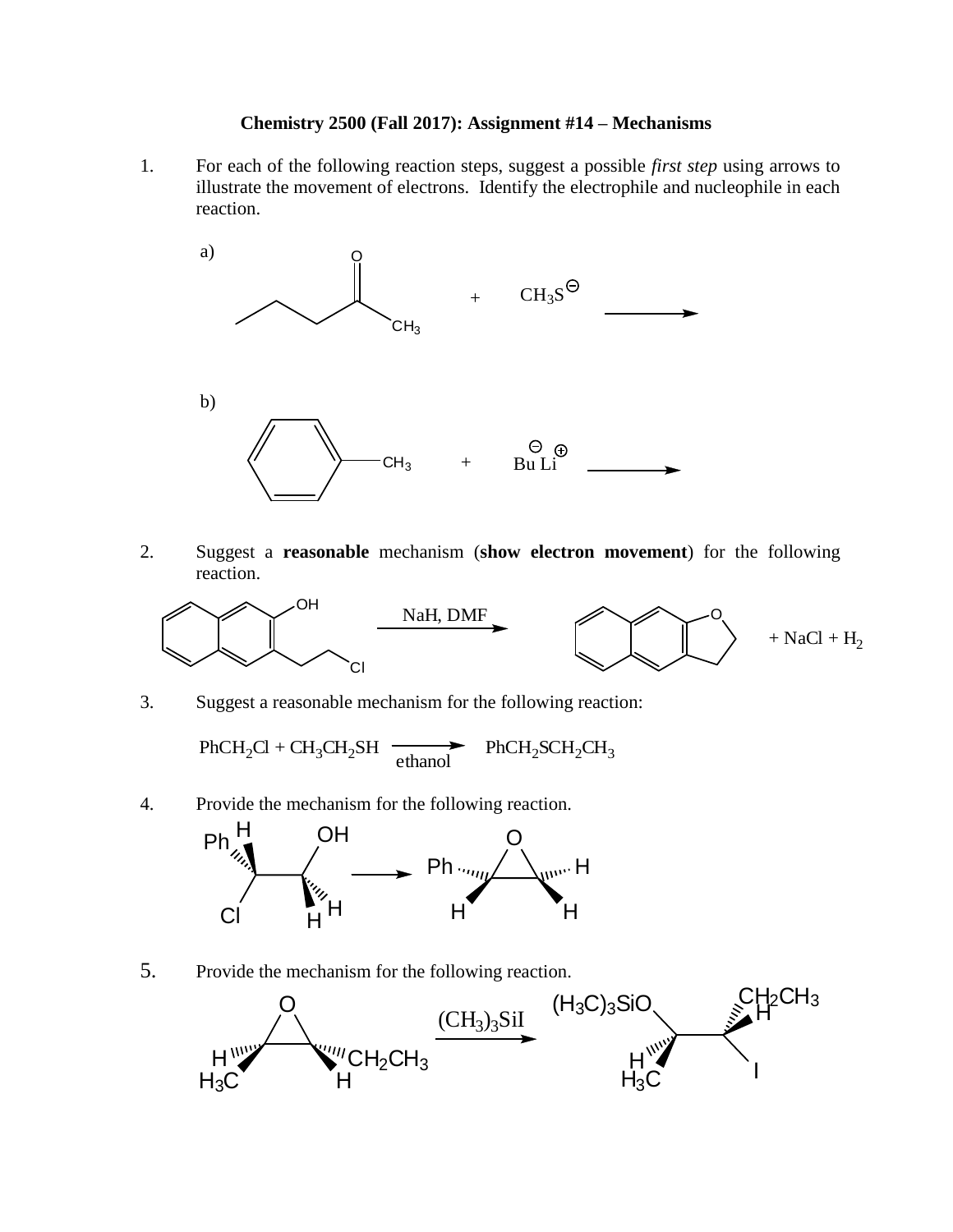6. Two mechanisms are proposed for the decomposition of dibromoethane:



a) How would you classify the overall reaction (what type)?

b) Add arrows to both mechanisms to show electron movement.

c) Increasing the bromide concentration of this reaction does not affect the reaction rate while doubling the concentration of the dibromoethane doubles the reaction rate. What is the rate law for this reaction?

d) Which mechanism is consistent with the data provided in (c)? Briefly explain.

7. Propose a mechanism for the following reaction and explain why none of the expected product is found.